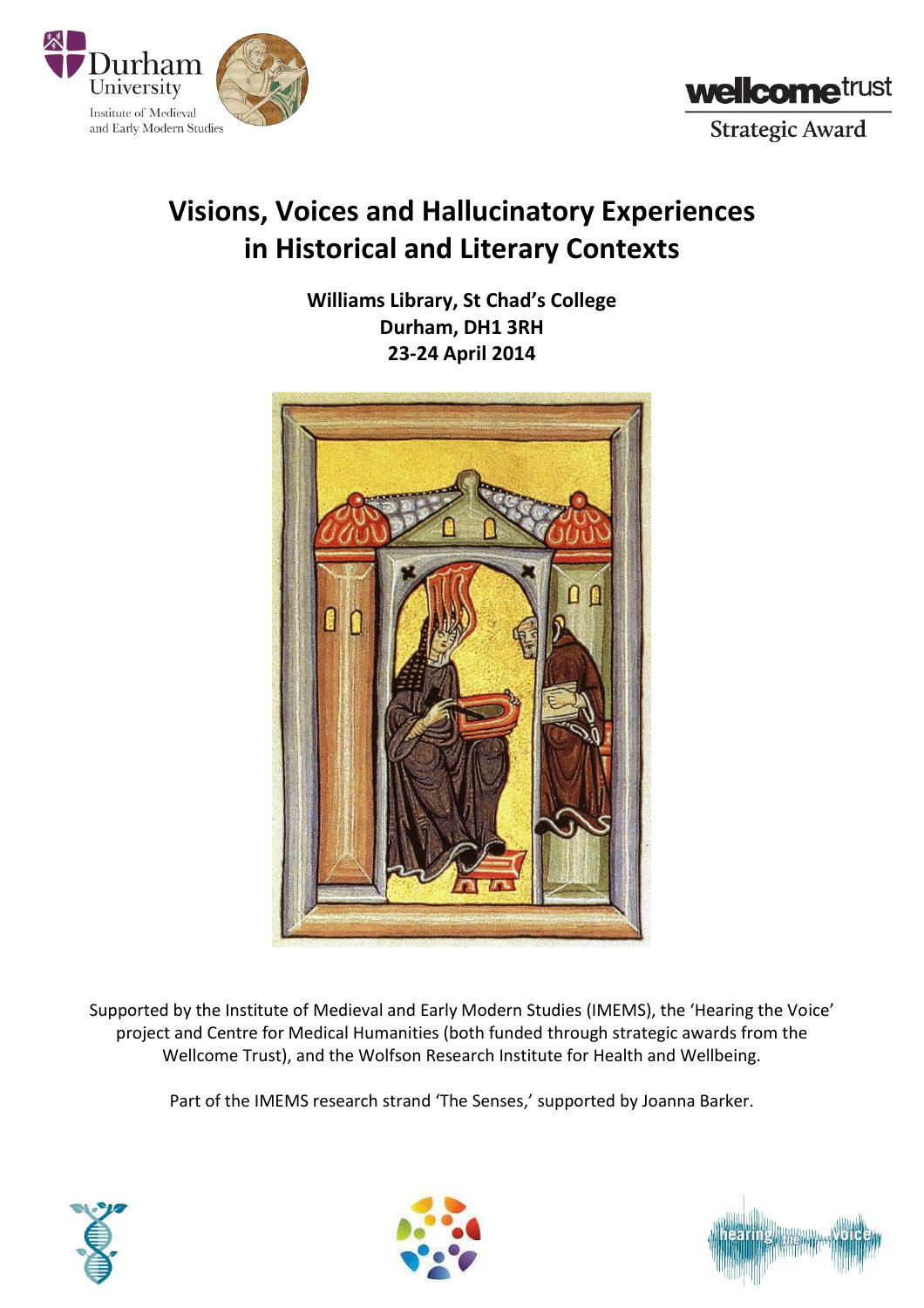



**Strategic Award** 

## **Conference Programme**

## **Wednesday April 23rd**

- 1pm Buffet lunch with tea and coffee (Dining Hall)
- 1.30pm Welcome from Corinne Saunders (Durham University) and workshop facilitator Mary Robson
- 2pm **Cognition and Sensory Modalities (I)** Chair: Angela Woods (Durham University) Plenary 1: Christine Cooper-Rompato (Utah State) Paper title: Hallucinations in Medieval Hagiographic Literature: Cognition and Sensory Modalities
- 3pm Tea and Coffee (SCR)
- 3.30pm Session 1. Chair: Angela Woods (Durham University) Johannes Depnering (University of Oxford) Paper title: Voices, Visions and Physical Pain: 'Mystical Experiences' in the Fourteenth Century Sarah Salih (King's College London) Paper title: The Life of Devotional Art in Julian of Norwich's Revelations Hilary Powell (Durham University) Paper title: Daydreaming about Demons: Cognitive Approaches to Hagiographic Vision Narratives
- 5pm Small-group discussions of 'Cognition and Sensory Modalities' theme
- 5.45pm Feedback to the group
- 6pm Close
- 7pm Workshop dinner upstairs in Oldfields, 18 Claypath, Durham, DH1 1RH

## **Thursday April 24th**

- 8.45am Tea and Coffee (SCR)
- 9am **Pathology** Session 2. Chair: Felicity Callard (Durham University) Peter Elmer (University of Exeter) Paper title: 'Under the Operation of a Higher and Exalted Mind': Medicine, Mysticism and Social Reform in Restoration England Lesel Dawson (University of Bristol) Paper title: Hallucination in Early Modern Literature and Natural Philosophy